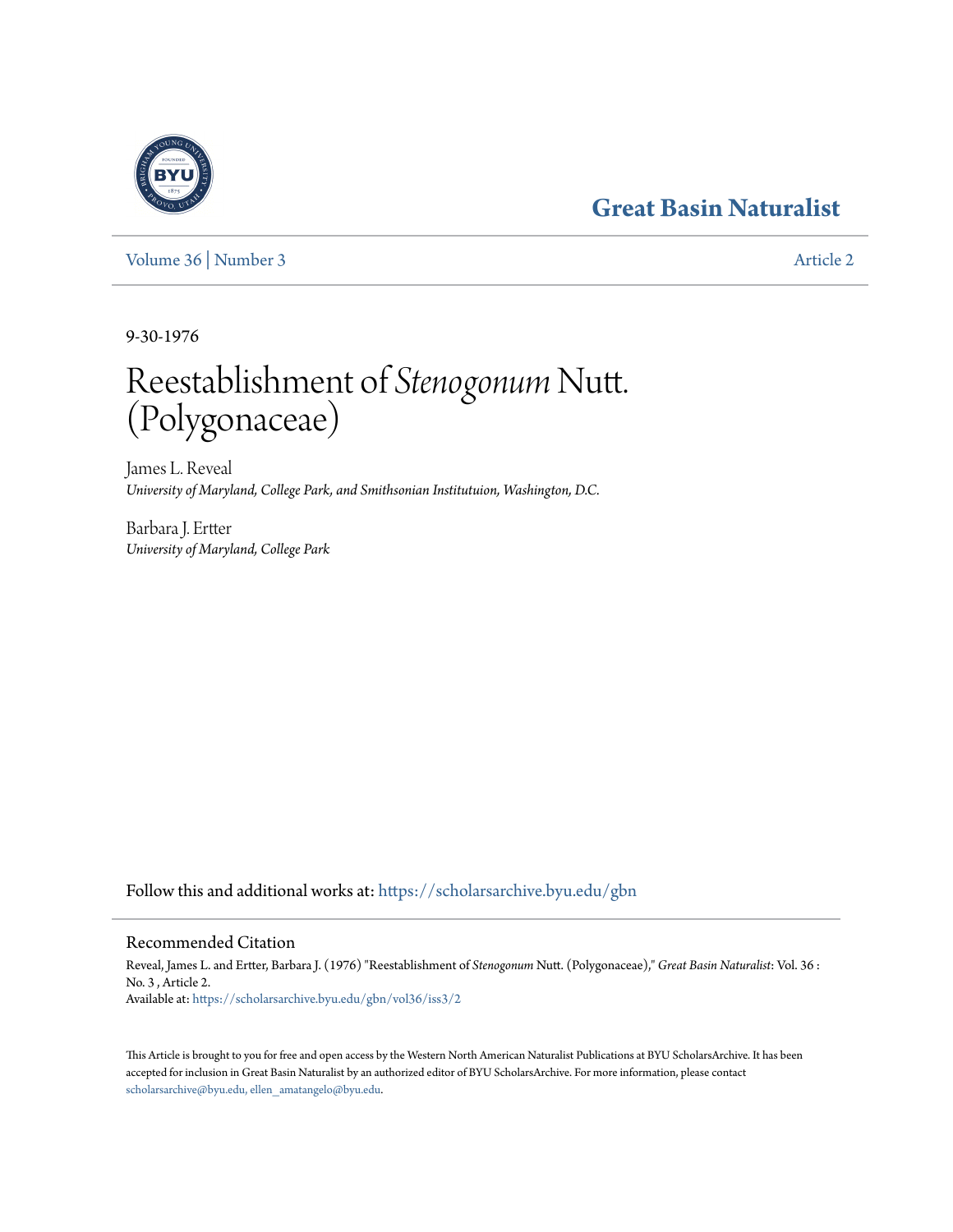#### REESTABLISHMENT OF STENOGONUM NUTT. (POLYGONACEAE)i

James L. Reveal<sup>2</sup> and Barbara J. Ertter<sup>3</sup>

ABSTRACT.— The genus Stenogonum Nutt. (Polygonaceae) is reestablished and distinguished from Eriogonum Michx. with which it has been synonymized since 1853. The genus, as outlined here, differs from Eriogonum in having two whorls of three foliaceous bracts surrounding the flowers instead of the normal, united tubular involucre.  $Stenogonum$  contains two species,  $S.$  fl*exum* and  $\blacksquare$ S. salsuginosum; they are restricted primarily to the Colorado Plateau of Wyoming southward through eastern Utah and western Colorado to northwestern New Mexico and adjacent northern [1] [1] Arizona. Both species are illustrated and their respective ranges mapped.

In 1848, Thomas Nuttall, the famed English taxonomist and early western America explorer, published the last of his notes on North American plants. He had left Philadelphia in 1841 under the direction of the provisions of his inheritance, which directed him to return and reside in England for six months of each year; but he returned in the late fall of 1847 and remained in America until early spring of 1848, thereby being in England for the first six months of 1847 and the last six months of 1848. It was during this stay in Philadelphia that Nuttall wrote up various new species and genera which he had found on his 1834- 1836 transcontinental trip with Nathaniel J. Wyeth. Some new plants were from <sup>a</sup> collection of plants made for him by <sup>a</sup> young friend, William Gambel. Among the specimens Nuttall collected on his trip was a low, spreading annual he named Stenogonum salsuginosum (Nuttall 1848a, b; Reveal & Spevak 1967). He found the specimens on the barren, gumbo-clay hills in late June of 1834 in what is now western Sweetwater Comity, Wyoming, at or near the site of the fur trappers' tenth rendezvous, which Wyeth attended in hopes of selling goods to the trappers.

The genus was short-lived. In 1853, Hooker reduced Stenogonum to Eriogonum, and this placement was soon quickly adopted by Bentham (1856) and siibse quently followed by Torrey and Gray – . (1870), Watson (1877), Stokes (1936), ve and Reveal (1969a). Kuntze (1903) re duced *Stenogonum* to a section of Erio-

gonum, a move followed by Roberty and Vautier (1964), and the section was de fined to include two species, E. salsuginosum (Nutt.) Hook, and E. flexum M. E. Jones (1891), by Reveal (1969a, b).

Nuttall established the genus on the basis of the unique involucral construction found in the type species Stenogonum salsuginosum. Unlike Eriogonum, which has a distinctly tubular involucral tube which is fused nearly the entire length of the involucre, the "involucres" of Steno gonum are composed of two whorls of three distinct foliaceous lobes arranged in such <sup>a</sup> way that the apex of the inner lobe is in between the apices of two of the three outer lobes. In the same paper, Nuttall proposed the genus Oxytheca which was based, in part, on the awned involucral feature. Subsequent to Nuttall's paper, <sup>a</sup> number of other genera were established which differ primarily in the involucral characteristics. As recently noted by Reveal and Howell (1976) in their paper which described <sup>a</sup> new genus related to Eriogonum, the involucre has been a major criterion for the establishment of genera in the subfamily Eriogonoideae Benth. (1837, 1856). Many genera even lack an involucre, while those with involucres can be characterized on this feature alone. Of all the genera, only Stenogonum has an "involucre" reduced to a two whorled series, and none has typically sixlobes even in a single whorl.

In the paper in which *Dedeckera* Reveal & Howell (1976) was described, Eriogonum flexum was transferred to Stenogonum. The purpose of this paper is

 $\rm ^{4}Tm$ s is the first of a series of proposed papers to review the genera of Polygonaceae subfamily Eriogonoideae o than *Eriogonum*.<br>
2 Popartment of Botany, University of Maryland, College Pa<br>
Smithsonian Institution. Washington, D.C. 20560. Support for th<br>
dation grantment of Botany. University of Maryland, College Pa<br>
<sup>3</sup> Popartment Park. 20742, aud National Museum of Natural History,<br>this research has been provided by National Science Foun-

Park. 20742 - This paper is presented in partial fulfillment ....<br>University of Maryland,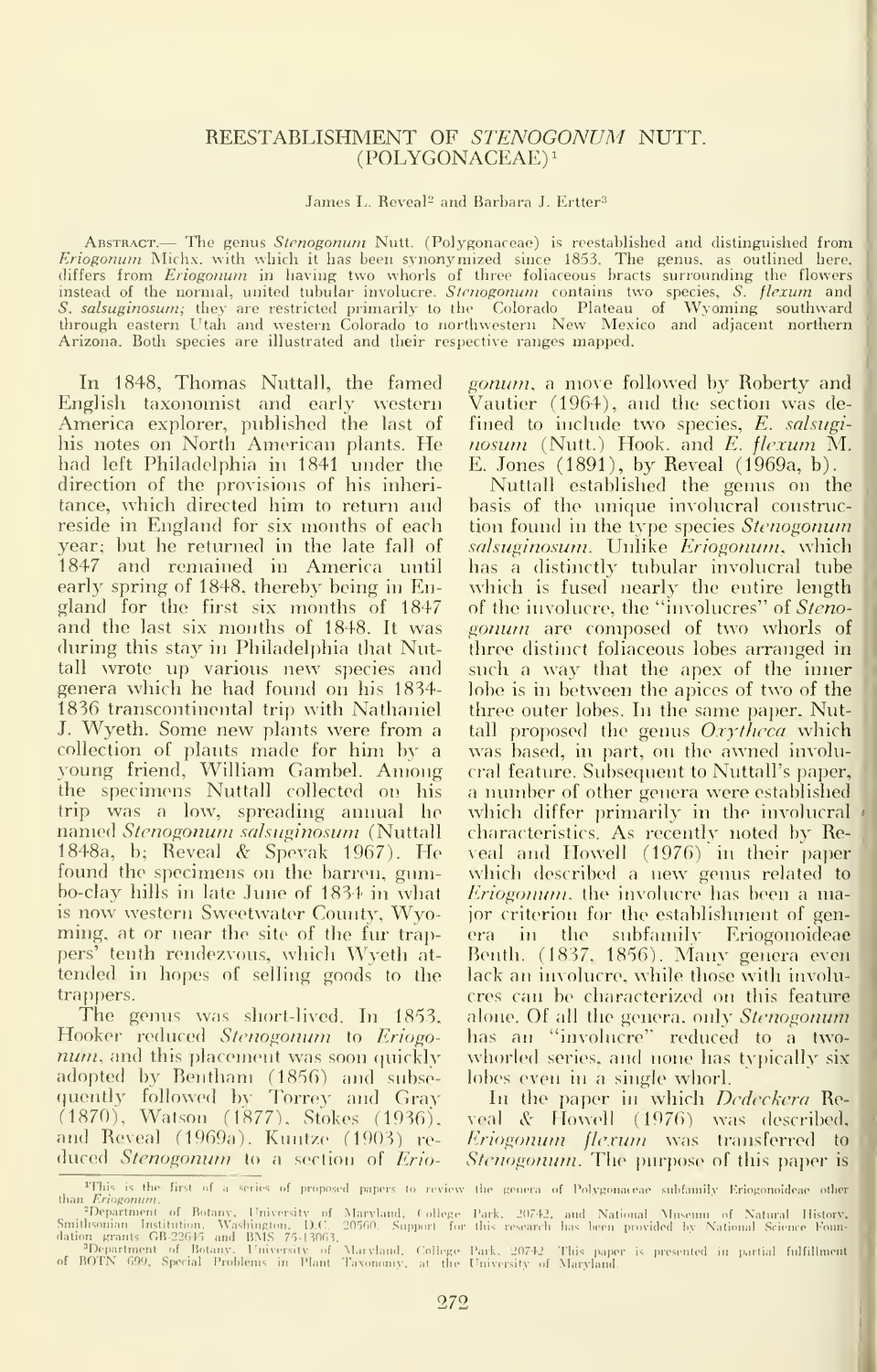

Fig. 1. Distribution map of the genus Stenogonum with the range of S. flexum (solid circles) and S. salsuginosum (open circles) indicated.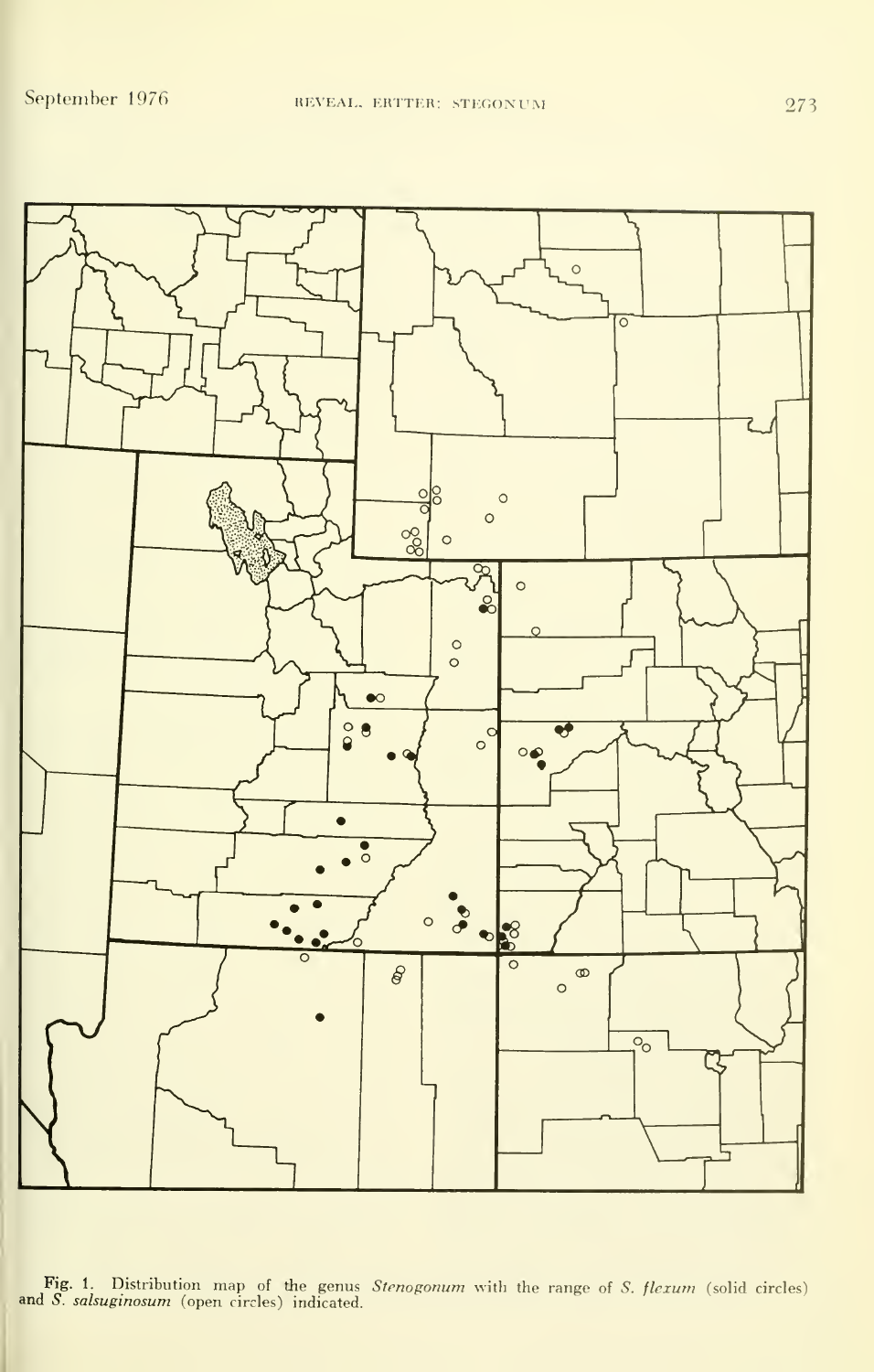to characterize the genus and its two species.

#### Stenogonum Nutt.

*Stenogonum* (*stenos* Gr., narrow, and *gonatos* mm<br>r., knee, as to the narrow axis and branches) the Gr.. knee, as to the narrow axis and branches) – t Nutt.. Proc. Acad. Nat. Sci. Philadolphia 4: 19. 1848. — Typus: S. sahuginosum Nutt. —Erio- sonum Michx. sect. Stenogonum (Nutt.) Kuntze gonum Michx. sect. *Stenogonum* (Nutt.) Kuntze<br>in Post & Kuntze, Lexicon Gen. Phaenog. 204. m Fost & Kuntze, Lexicon Gen. Friaenog. 20+,<br>1903 — *Eriogonum* Michx. sect. *Stenogonum* Io<br>(Nutt.) Roberty & Vautier, Boissiera 10: 92. 1964, I<sub>O</sub> nom. comb, superfl.

Low spreading to nearly prostrate or ascending to erect herbaceous annuals 0.5-3 dm high, 0.5-4 dm across, with numerous green, slender branches arising from a thin to slender woody taproot; *leaves* basal or basal and cauline, alternate, green and glabrous to sparsely and minutely strigose or glandular, the basal leaf-blades spathulate to orbicular, (0.6) 1-4 cm long, 0.5-2.5 cm wide, the margins entire and plane, the apex mostly rounded, the bases tapering to a more or less winged petiole or tnmcate to cordate and only slightly tapering, the petioles 0.5- 4 cm long, the cauline leaf-blades linearlanceolate to oblanceolate, 0.5-4.5 cm long, 0.2-1 cm wide, glabrous throughout in most—especially at maturity—gradually reduced above to small, nearly a basic expression near  $E$ , inflatum Torr. scalelike bracts at the uppermost nodes, sessile throughout; *flowering branches* spreading to erect or infrequently prostrate or decumbent, slender, 1-7 cm, glabrous or minutely glandular; inflores cences spreading to erect, open to diffuse. 0.5-2.5 dm long, di- or trichotomously branches at the first node, essentially di chotomously branched above, glabrous or slightly glandular at the lower nodes and glabrous above; *bracts* scalelike, ternate, triangular, 0.5-2 mm long, glab rous or sparsely glandular without, con nate at the base; *peduncles*, when present, slender to capillary, 0.5-4 cm long, glabrous, erect, or nearly so, straight or flexed about 3/4 of the way up the struc ture to an acute angle; *involucral bracts* composed of two whorls of three lanceo late, foliaceous lobes, the outer whorl of lobes usually longer than the inner whorl of lobes and all alternately arranged. 2-8 mm long. 2-4 nun wide, glabrous on

both surfaces, the bractlets lacking, or, if present, 0.3-0.5 mm long, sparsely pubes-<br>cent, the pedicels slender, 0.3-1 or 2.5-3.5 mm long, glabrous; *flowers* yellow, 1.5-3<br>5-3 mm long, pilose without, glabrous within, tepals monomorphic, lanceolate, united  $\frac{1}{3}$  to  $\frac{1}{2}$  the length of the flower: stamens slightly exserted, the filaments glabrous, the anthers yellow\ 0.2-0.3 mm long, oval; *achenes* light brown, 1.5-3 mm long, glabrous, the globose base tapering to a long, 3-angled beak;  $n=20$ .

DISTRIBUTION. - Dry clay hills mainly of the Colorado Plateau in the Green and Colorado river drainage basin from Washakie and Natrona counties, Wyoming, westward to western Sweetwater, Lincoln, and Uintah counties, Wyoming, south through eastern Utah and western Colorado into northwestern New Mexico and northern Arizona. Flowering from April to September.

The genus is composed of two species which differ in <sup>a</sup> number of gross morphological features, but they nonetheless share several characters in common, especially in the flower.

Stenogonum is clearly related to Erio*gonum*. The genus probably evolved from  $&$  Frem., the one species complex of Erioponum subg. Ganysma (S. Wats.) Greene that is most likely the most primitive of the extant taxa of the subgenus. The two groups share somewhat similar flowers, floral pubescence, tepal shape, achenes size and shape, and, to a lesser degree, fairly similar types of stem and foliar pubescence. The similarities collapse with consideration of S. salsuginosum with its basal and cauline leaves, sessile or pe duncled involucres, and tlie infrequent situation where the involucral bracts are entirely lacking, as will be seen at some of the lower nodes. It appears that Stenogonum evolved rather rapidly and distinctly from Eriogonum, retaining some of the basic features of the genus, but exploring new avenues, especially in the foliaceous. two-whorled involucral bracts.

The two species may be distinguished as follows:

A. Leaves strictly basal; peduncles 1-3 cm long, flexed; plants erect, sparse ly glandular; eastern and southern Utah eastward to western Colorado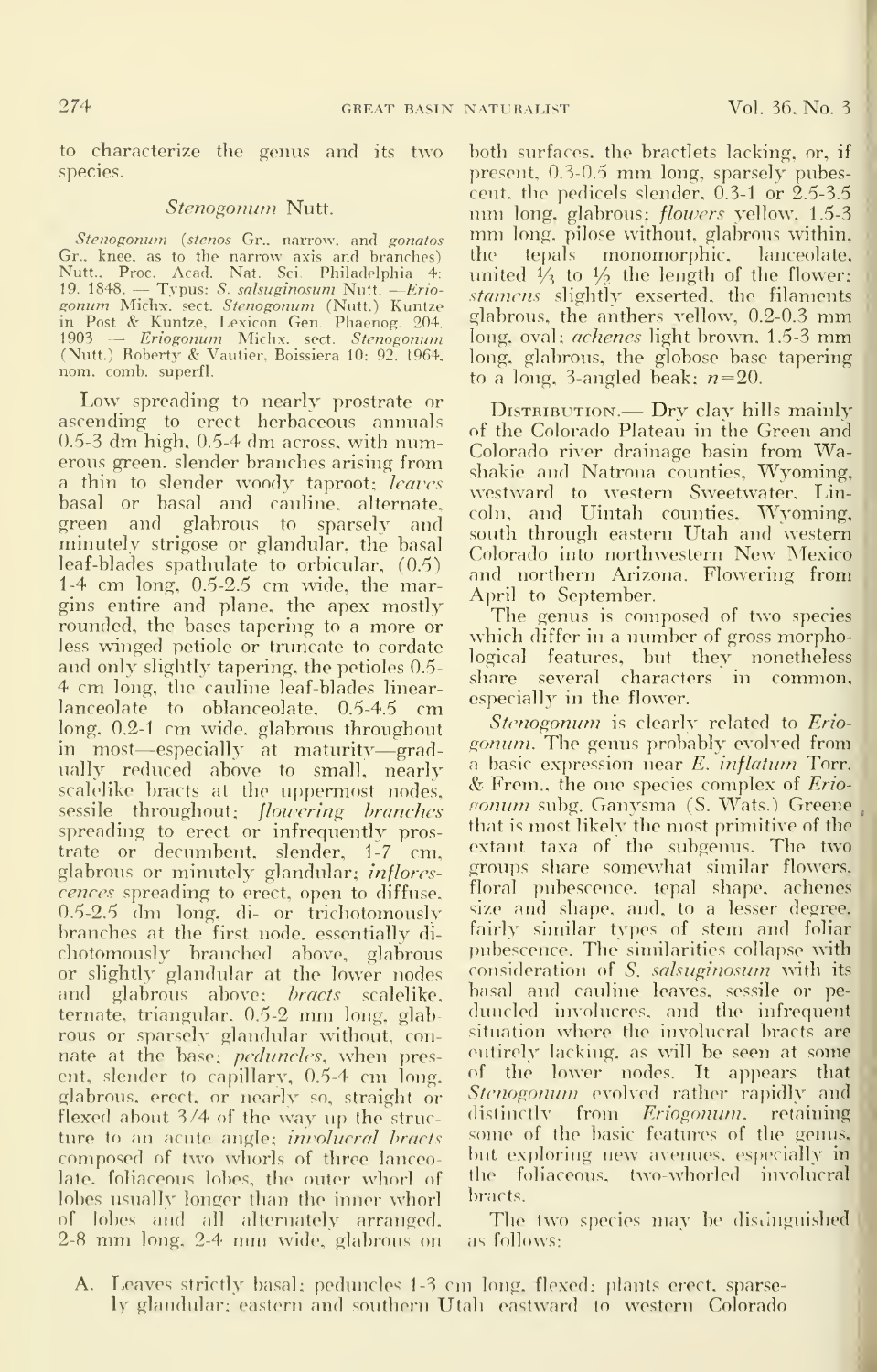southward to the Four Corners area, and westward to Coconino Co., Arizona 1. 5. flexum

AA. Leaves basal and cauline; peduncles sessile to 4 cm long, straight; plants spreading, glabrous; central and southwestern Wyoming south to northwestern New Mexico and northeastern Arizona ..................... 2 S. salsuginosum

#### 1. Stenogonum flexum (M. E. Jones) Reveal & Howell

Stenogonum flexum (M. E. Jones) Reveal & The Howell, Brittonia 28:24. 1976, based on *Eriogonum flexum (flexus L.*., as to the bent or flexed pe-  $\frac{18}{6}$  duncles) M. E. Jones, Zoe 2: 15. 1891. — On the  $\frac{1}{12}$ Moencoppa, near Cameron, Coconino Co., Ari- — 2<br>zona, 10 Jun 1890, *M. E. Jones s.n.* Holotypus. — <sub>11</sub>

Pom! Isotypi, Mo, Us!<br> *Eriogonum flexum M. E. Jones var. ferronis*<br>
(Ferron, Emery Co., Utah) M. E. Jones. Contr.<br>
(W. Bot. 11: 15. 1903. — 2 mi S Ferron. Emery flat<br>
Co., Utah, 18 Jun 1894, *M. E. Jones 5:454.* so<br>
Holo

Erect herbaceous annuals (0.5) 1-3 dm high arising from slender woody taproots; leaves basal, the leaf-blades orbicular to orbicular-rhombic. 0.5-2 cm long and wide, sparsely and minutely strigose when young, becoming glabrous at maturity, glandular in some, the margins entire and plane, the apices rounded, the bases truncate to cordate or slightly tapering, the petioles 1-4 cm long, sparsely strigose to glabrous; *flowering branches* erect, slender, 3-7 cm long, minutely glandular;  $E_c$ inflorescences erect or slightly spreading, 0.5-2.5 dm long, trichotomous at the first node, dichotomous above, glandular at the nodes and lower parts of the inter-  $\frac{50}{8}$ nodes, glabrous above; *bracts* scalelike, temate, triangular, 0.5-2 mm long, glabrous or sparsely glandular, connate at the base; *peduncles* filiform, 1-3 cm long,  $\frac{N}{W}$ flexed to an acute angle about  $\frac{3}{4}$  the  $\frac{1}{19}$ length of the peduncle, glandular up to about the middle of the peduncle; *involu*cral bracts 2-3 mm long, 2-4 mm wide, Ellen 8 Jun 1932, Stanton 1042 (BRY). Kane Co.:<br>classroom of the classroom wide, W side of Paria River above Paria, 20 May 1965, glabrous or sparsely glandular without,  $\,$   $_{C_{I}}$ glabrous within, the two whorl of lobes composed of three foliaceous, lanceolate bractlike lobes each, the outer lobes wider and slightly shorter than the inner lobes, the bractlets lacking, or. if present, then few in number, 0.3-0.5 mm long, sparsely pubescent, the pedicels 2.5-3.5 mm long, glabrous; *flowers* yellow with greenish yellow midribs and bases, occasionally reddish yellow to reddish brown at the base, 1.5-2.5 nun long at anthesis, be coming 2.5-3 nun long in fruit, pilose with curved yellowish hairs without, glabrous

within, the tepals essentially monomorphic, lanceolate, united about  $\frac{1}{3}$  to  $\frac{1}{2}$ the length of the flower; *stamens* slightly exserted, 1.5-2 mm long, the filaments<br>glabrous, the anthers yellow, 0.2-0.3 mm long, oval; achenes light brown, 2-2.5 mm long, the globose base tapering to a 3-angled beak;  $n=20$  (Reveal 1967).

DISTRIBUTION.- Dry clay hills and flats in eastern Utah from Uintah Co. southward to Kane and San Juan cos., and in western Colorado in Mesa and Montezuma cos., and in Coconino Co., Arizona. Flowering from April to July.

REPRESENTATIVE SPECIMENS. - ARIZONA: Coconino Co.: Known only from the type. COLORADO: Unknown: Near Gunnison River, 1892-1893, *Purpus 185 (p). Mesa Co.: Gunnison Mesa near*<br>Grand Junction. 15 May 1916. *Eastwood 5203* (bm, cas, bs, k); near Whitewater, 23 May 1947,<br>*Harrington 2636* (cs); DeBeque. 22 Jun 1912,<br>*Osterhout 4725* (colo); 2 mi NE DeBeque, 14 Jun 1948. Ripley & Barneby 9186 (CAS); Grand Junction, 16 Jun 1901, *Stokes s.n.* (neb. rm).<br>Montezuma Co.: McElmo Creek, 11 Jul 1895,<br>*Eastwood s.n.* (can, uc); NE of Four Corners,<br>13 Jun 1949, *Weber 4811* (ariz, cas, colo, ds, kans, tex. uc. wtu). UTAH: Carbon Co.: E of Wellington, 12 Jun 1947. *Ripley & Barneby*<br>8645 (cas. ny). Emery Co.: 27 mi W Green River along the road to Castle Dale, 24 May 1961. Cronquist 9100 (ny, tex, utc, ws, wtu); 3.5 mi<br>S. Ferron, 20 Jun 1965. *Holmgren et al. 1966* (ariz, BRY. CAS. COLO, CS, DAV, DS. GH, ISC, KSC, MO, NY, OKL, OSC, RM, RSA, TEX, UC, UNC. US, UTC,<br>WTU). Garfield Co.: 20 mi SE Escalante, 26 Jun<br>1965, *Holmgren et al. 204*5 (AR1z, bry. cas, colo, CS. D.W. DS, GH, ISC, KSC, MO, NY, OKL. OSC, RM, RSA, TEX, UC, UNC, US, UTC, WTU); E side of Mt.<br>Ellen. 8 Jun 1932, Stanton 1042 (BRY). Kane Co.: Cronquist 10130 (BRY, COLO, DS, ILL, ISC, KANS, OSC, RM, TEX, uc. UNC, UTc) ; 42 mi E Kanab, 6 Jun 1942, *Ripley & Barneby 4845* (cas, gң. ny).<br>San Juan Co.: White Mesa between Blanding<br>and Bluff, 19 Jun 1944. *Holmgren & Hansen 3394* (BRY, CAN, COLO, GH. IDS. MO, NY, UC, US, UTC, WS, WTU); Westwater Canyon, 5 mi S Blanding,<br>24 Jun 1932, Maguire & Redd 1749 (UTC). Uintah Co.: N of Jensen, <sup>8</sup> Jun 1965. Holmgren & Reveal 1853 (ariz, bry, CAS, colo. cs, dav, DS, gh, ISC, Mo, Ny, OKL, OSC, RM, RSA, TEX, UC, UNC, US.<br>UTC); 7 mi N Jensen, 3 Jun 1950, *Porter 5299 (cas. d.o. ds. gh, ny. ph. rm. tex, wtu).*<br>5299 (cas. d.o. ds. gh, ny. ph. rm. tex, wtu).<br>Wayne Co.: River Ford Road-Bentonite <sup>3</sup> mi NW junction with Utah Highwav 24, Capitol Reef Natl. Park, 6 Jun 1973, Harrison 949  $(BRY)$ .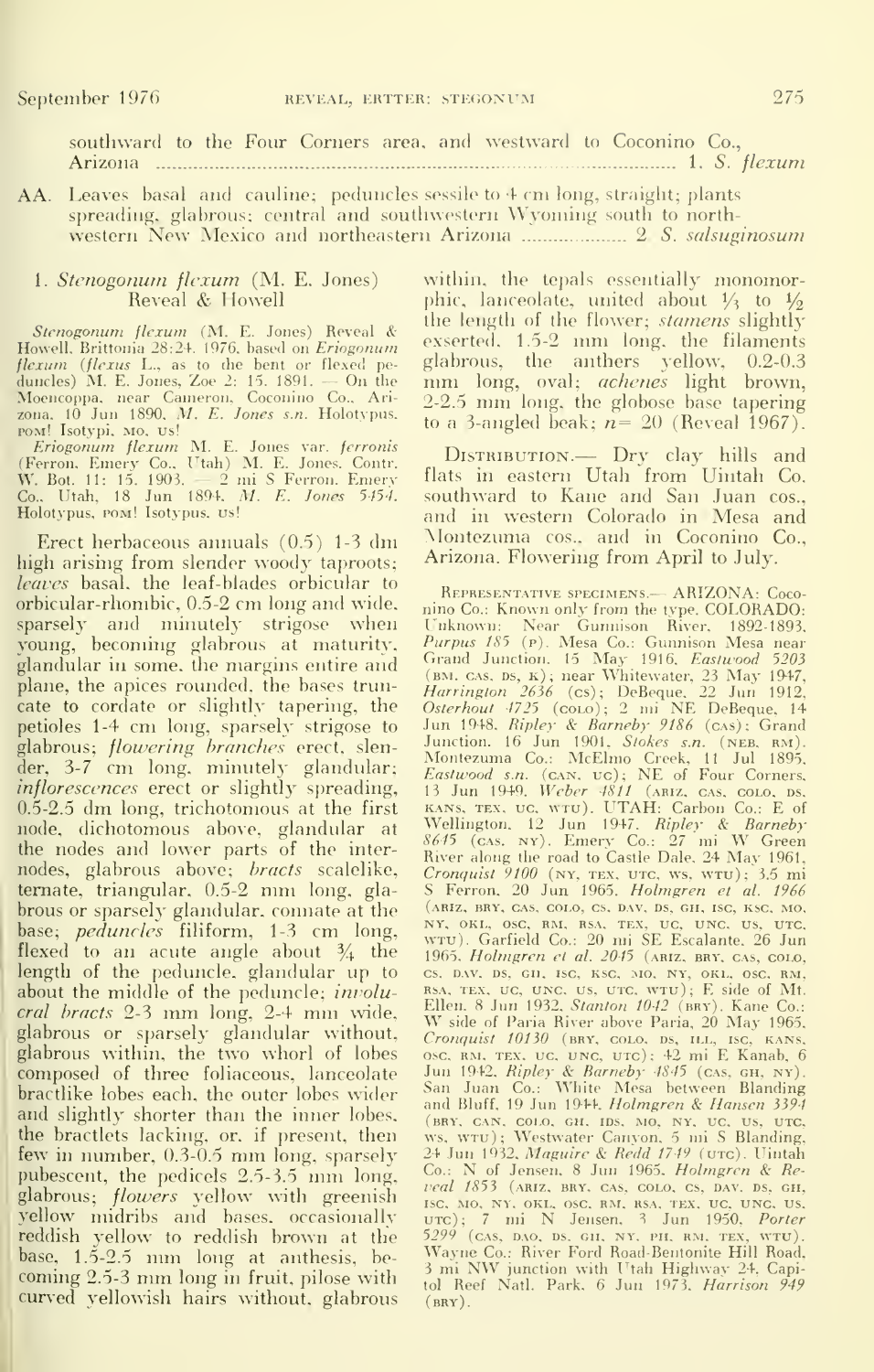Vol. 36, No. 3



Fig. 2. Illustration of *Stenogonum flexum* showing the general habit of the species (A), involucral bracts and flowers (B), and an achene (C).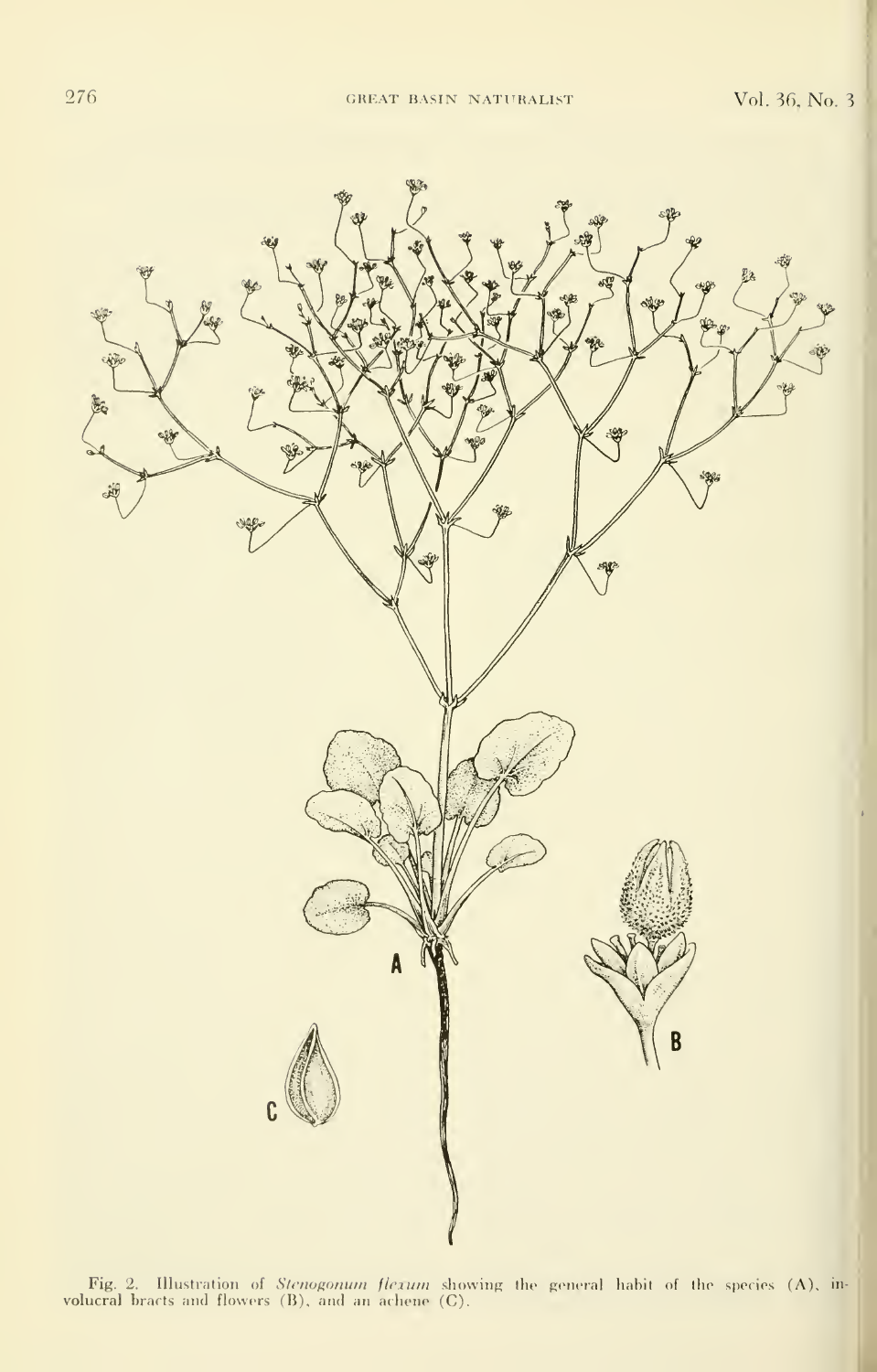The type of *Stenogonum flexum* was collected by Marcus E. Jones along the Moencoppa (now spelled Moenkopi Wash north of Cameron in Coconino Co.. Arizona. This is the only Arizona record of the species, and the southernmost lo cation of the species. The unique features of the species were misunderstood bv Rydberg (1917), Tidestrom (1925), and Kearney and Peebles (1951), who placed the species in synonymy with Eriogonum glandulosum (Nutt.) Nutt. ex Benth. in DC. Howell (1956) resolved the error, and during this study raised a question in his own mind whether or not the genus Stenogonum ought not to be recognized and  $E$ , flexum placed in it. A similar question had occurred to George Goodman, but neither man formally presented their  $\mathop{\rm op}$ inions in print. We are grateful to  $\frac{1}{2}$ both for their comments on *Stenogonum* sli<sub>i</sub> and its distinctiveness from *Eriogonum*—a ments glabrous, the anthers yellow,  $0.2{\text -}0.3$ point of view we did not share with them until convinced by Howell when the genus Dedeckera was published (Reveal & Howell 1976).

#### 2. Stenogonum salsuginosum Nutt.

S*tenogonum salsuginosum (salsuginosus* ML., <sup>ce</sup><br>growing in-places-overflowed-by-salt-or-brackish - en water, alluding to the habitat) Nutt., Proc. Acad.<br>Nat. Sci. Philadelphia 4: 19, 1848. — "Bare Nat. Sci. Philadelphia 4: 19. 1848. saline hills of the Colorado of the West, in the F<br>Rocky Mountains," probably near the Green River - a south of the junction of the Big Sandy River. 18-22 Jun 1834, *Nuttall s.n.* Holotypus, вм! <sub>ZC</sub><br>Isotypi, GH, к! — *Eriogonum salsuginosum*<br>(Nutt.) Hook. Hooker's J. Bot. Kew Gard. Misc. 5: 264. 1853.

Low. spreading suberect to erect herbaceous annuals 0.5-2 dm high, 0.5-4 dm across, arising from <sup>a</sup> slender, woody taproot; *leaves* basal and cauline, the basal leaf-blades spatulate, (1) 2-4 cm long. (0.5) 1-2.5 cm wide, glabrous and green on both surfaces, the margins entire and plane, the apices rounded, the bases tapering to a more or less winged petiole, the petioles short, glabrous, 0.5-2 cm long, the cauline leaf-blades linear-lanceolate to oblanceolate, 0.5-4.5 cm long, 2-10 mm wide, similar to the basal leaves only slightly narrower and sessile; *flowering* branches prostrate to decumbent or suberect to erect, slender, 1-3 cm long, gla brous; *inflorescences* open but slightly to rather densely diffuse, 0.5-2 (3) dm long, glabrous, dichotomously branched throughout; *bracts* highly reduced or lacking, mostly scalelike, connate at the base; peduncles, when present, slender to fili form, up to 4 cm long, erect and essentially straight, glabrous; *involucral* bracts 2-8 nun long, 2-5 mm wide, glabrous within and without, the two whorls of lobes composed of three foliaceous, lanceolate bractlike lobes each, the outer lobes much longer (by up to <sup>5</sup> mm) and narrower than the inner whorl, the inner whorl sometimes greatly reduced, rarely both whorls lacking, the bractlets lacking, the pedicels 0.3-1 mm long, glabrous; flowers yellow with greenish yellow midribs and bases, 1.5-2.5 mm long at anthesis, becoming 2.5-3 mm long in fruit, pilose with curved yellowish hairs without, glabrous within, the tepals essentially monomorphic, lanceolate, united about  $\frac{1}{3}$  to  $\frac{1}{2}$  the length of the flower; *stamens* slightly exserted,  $1.5-2$  mm long, the filamm long, oval; *achenes* light brown, 2-2.5 mm long, the globose base tapering to a 3-angled beak;  $n=20$  (Reveal, 1967).

DISTRIBUTION. -- Dry clay hills and flats in Washakie and Natrona cos., Wyoming, westward to Sweetwater and Uinta COS., Wyoming, southward through east ern Utah from Daggett Co., south to San Juan Co., and in Moffatt, Mesa and Montezuma cos., Colorado; into San Juan and Sandoval cos.. New Mexico, and west ward into Mohave and Navajo cos., Arizona. Flowering from April to September.

REPRESENTATIVE SPECIMENS.— ARIZONA: Mohave Co.: Head of Olsen Canyon. 27 May 1969,<br>*Atuvood 1772 (*bry). Navajo Co.: Near Agathla, 14 Sep 1938, *Eastwood & Howell 6638 (c*as);<br>Capitan. N Kayenta. 4 Jun 1935, *Peebles &*<br>F*ulton 11916 (c*as). COLORADO: Mesa Co.: S Fruita on the S side Colorado River, 25<br>May 1964. *Weber 12109* (coLo): E edge DeBeque, 15 May 1965, *Weber & Murray*<br>*12352* (colo). Moffatt Co.: Massadona. 7 Jun<br>1951, *Ripley & Barneby 10614* (cas). Monte-<br>zuma Co.: E Aneth, 19 Jun 1968, *Harrington* 10112 (cs); N bank Mancos River, NE Four<br>Corners. 12 Jun 1949, Weber 4800 (cas. colo. cs, BAO, DS. IND. KANS, TAES, TEX). NEW MEXICO:<br>Sandoval Co.: 10 mi W Cuba. 31 Jul 1939,<br>Goodding & Jensen 63-39 (Asu, us); W Cuba<br>27 May 1947, Ripley & Barneby 8353 (cas). San<br>Juan Co.: Aztec. May 1899, Baker 209, (BM, E, K, 6): E of Aztec. 1 Jun 1952, *Clark s.n.* (UNM);<br>10 mi N Shiprock along U.S. Highway 666,<br>26 Jul 1973, *Higgins 7944* (bry. wrs). UTAH: Carbon Co.: 2.7 mi S U.S. Highway 50 on road to Mounds, 29 Apr 1968, *Atwood 1264* (вву, isc);<br>Along dirt road 1.2 mi S U.S. Highway 50, this junction 5.5 mi E Wellington. 29 Jun 1975. Reveal & Reveal 3835 (BRY. CAS. GH. MO. NY. OKL,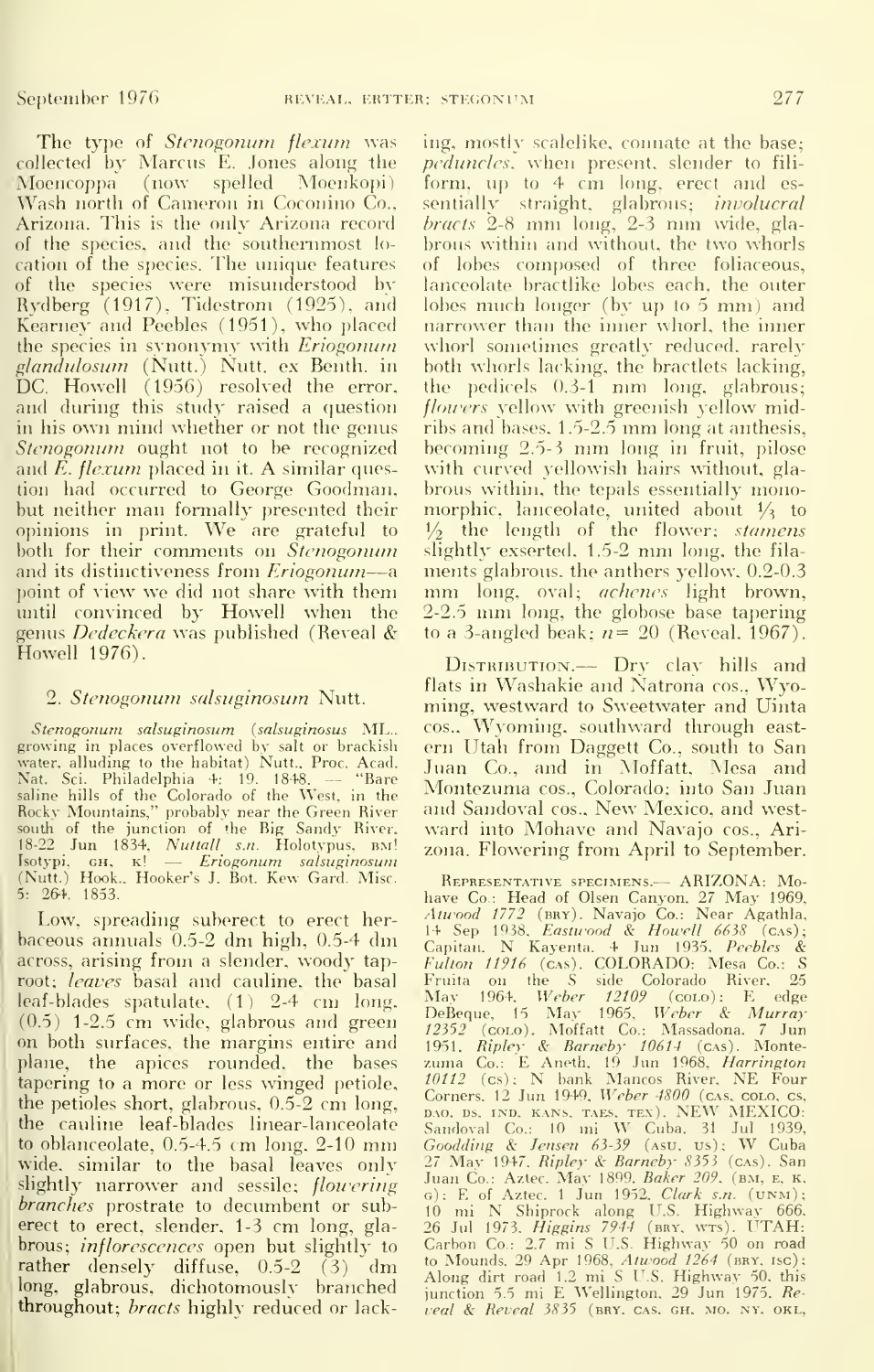

Fig. 3. Hlustration of *Stenogonum salsuginosum* showing the general habit of the species  $(A)$ , involucral bracts and flowers  $(B)$ , and an achene  $(C)$ .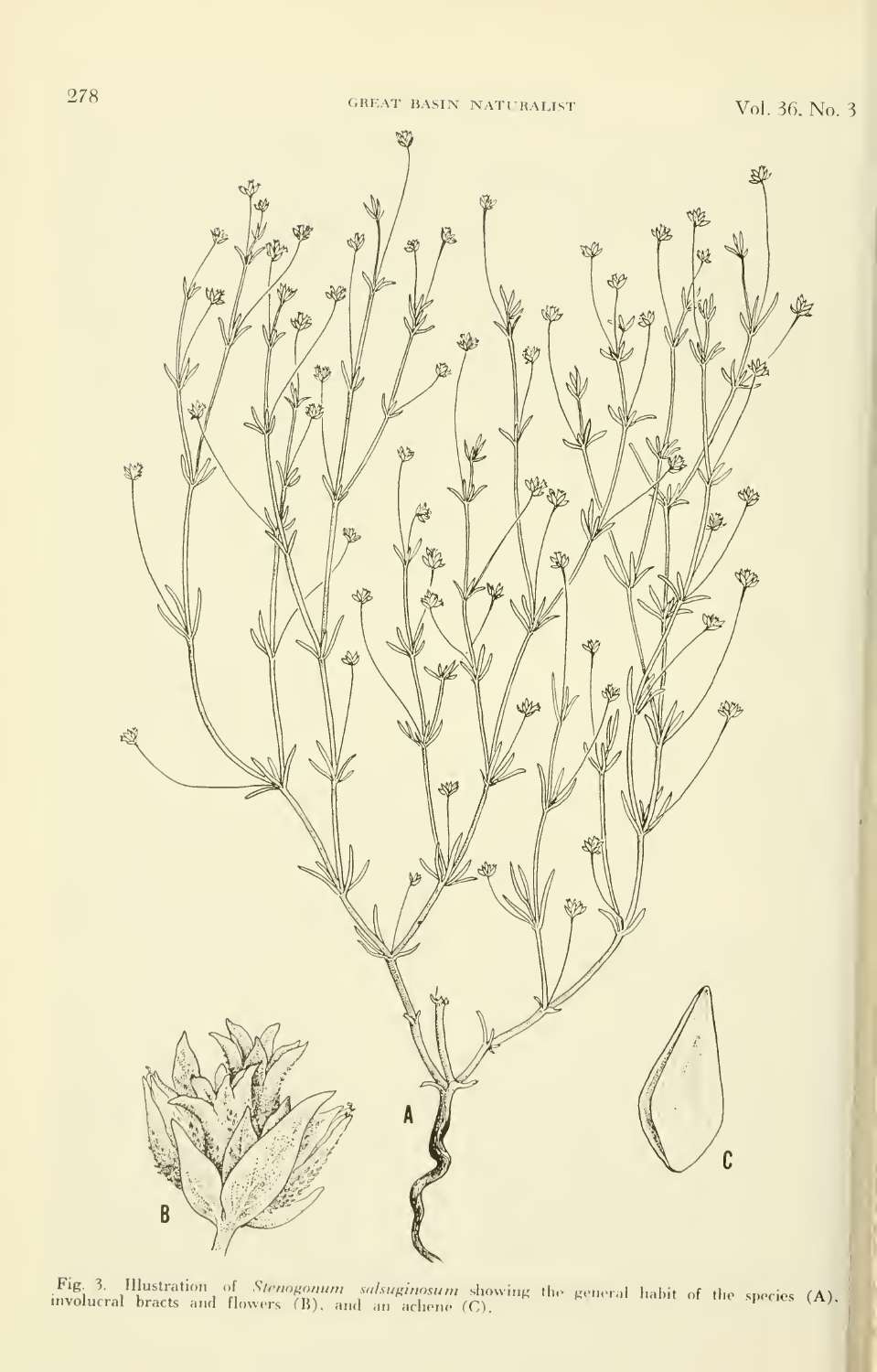TEX, US, UTC). Daggett Co.: On Vernal-Manila v<br>road near N boundary of Ashley Natl. Forest, <sub>t</sub><br>17 Jul 1929, *Hutchings 137* (ogdf); 1 mi N Manila, 12 Jul 1935, *Maguire 12374* (vrc). Emery<br>Co.: 6 mi W U. S. Highway 50 on road to g<sup>1</sup><br>Huntington, 29 Apr 1968, *Atwood 1299* (bry); of 10 mi E Huntington. 30 Apr 1968. Higgins & ale Reveal 1252 (imv); Farnham. 29 Jun 1898. M. E. Jones 6527 (BM, CAS, DS, POM, UTC). Garfield Co.: Henry Mts., 8 Jun 1932, *Stanton 1031* (bry. utc).<br>Grand Co.: Cisco. 2 May 1890. *M. E. Jones s.n.*<br>(c); 2.8 mi W Westwater. 3 Jun 1958, *Raven* ger<br>13059 (c.ss). San Juan Co.: McElmo Creek. May 1892, *Eastwood s.n.* (cʌn. ɒs); White Mesa Dug – <sup>pe</sup><br>way, 10 mi N Bluff, 15 May 1944. *Holmgren*<br>3205 (uтc); Whirlwind Draw along Clay Hills Divide, 30 Apr 1966, *Reveal 718* (bry. ds. ksc. – ) UMo). I^intah Co.: Willow Creek. S Ouray, <sup>11</sup> Jun 1965. Holmgren & Reveal 1906 (ARIZ, BRY. cas, colo, cs, dao, ds, gh, isc, ksc, mo, ny,<br>okl, rm, rsa, uc, unc, us, ut, utc); 7 mi N<br>Jensen, 3 Jun 1950, *Porter 5295* (cas, d.no. ds, – rm); 10 mi S Ouray. 16 Jun 1937. Rollins 1728 (ps. G. GH., UTC); Dinosaur Natl. Monument. 8<br>May 1950, *Weber 5330* (coto, DNM); SW Hoon<br>boundary of Dinosaur Natl. Monument. 3 Jul<br>1955, *Welsh 410* (BRY, UNC). WYOMING: Lin-<br>coln Co.: Banks of Ham's Fork, Aug. 1843,<br>*Ge* E James Hendry ranch house, near Badwater,<br>5 Jul 1963, *Weber 43* (colo). Sweetwater Co.:<br>Granger, 7 Aug 1898, *Diehl s.n.* (bry); 22 mi <sub>Je</sub><br>S Green River, 29 Jun 1951, *Porter & Rollins* 5712 (DAO, DS, GH, RM); Between Opal and Granger, 19 Jun 1923, *Payson & Armstrong 3216 (c*oto,<br>111., 15c. RM); 25 mi NE McKinnon, 2.8 mi SE<br>Wyoming Highway 530, 14 Jun 1971, *Reveal* KE 2348 (bry. gh. mo. ny, uc, us. utc). Uinta Co.: 2 mi N Lone Tree. 14 Aug 1971, *Atwood 3086* (BRY); 6 mi from Mountainview on road to Lone K<br>Tree, 23 Jun 1953. *Holmgren & Tillett 9469*<br>(cas, bav, NY, UTC); Ft. Bridger. Jul 1873. Porter s.n.  $(\text{BM.} \text{NDG})$ ; 8 mi E Lyman. 19 Jun 1938. *Rollins 2379* (ps, gh, rm). Washakie Co.: <sup>N</sup><br>W of Worland, 19 Jun 1962, *Nichols 444* (rm).

The type of Stenogonum salsuginosum was collected by Thomas Nuttall along the Green River in Sweetwater County, Wyoming, in late June of 1834. Nuttall was traveling with Nathaniel J. Wyeth and John K. Townsend, and at this time the party was at the tenth rendezvous of the fur trappers. The actual site of the rendezvous was moved several times. On 18 June, the company was near the mouth of the Big Sandy River, but by the 22nd. the rendezvous had been moved to a point some 12 miles up Ham's Fork. We believe that Nuttall likely found his specimens of this species while moving southward along the Green River and up the Black Fork to Ham's Fork.

This species is closely related to 5. flexum, with the two differing mainly in vegetative features and the growth as pect of the mature plants. Both species

will flower when the plants are barely two centimeters tall, and at this time, the two are extremely difficult to distin guish. For the most part, the inflorescenses of S. salsuginosum will have distinct leaves along the branches, whereas the inflores cences of S. flexum will be devoid of leaves.

A key to *Stenogonum* and the other genera oif Eriogonoideae is given in the paper by Reveal and Howell (1976).

#### LITERATURE CITED

- BENTHAM, G. 1837. On the Eriogoneae, a tribe of the order Polvgonaceae. Trans. Linn. Soc.
- London 17: 401-420.<br>- . 1856. Eriogonum. *In*: A. DeCandolle, ... Prodromus systematis naturalis regni vegetabilis 14: 5-23.
- HOOKER, W. J. (1853. Catalogue of Mr. Geyer's collections of plants gathered in the upper Missouri. Hooker's J. Bot. Kew Gard. Misc. 5: 257-265.
- Howell, J. T. 1956. Eriogonum notes V: E. glandulosum. with <sup>a</sup> new variety. Leafl. W. Bot. 8: 37-39.
- Jones. M. E. 1891. New plants from Arizona. Utah and Nevada. Zoe 2: 12-17. . 1903. Eriogonum. Contr. W. Bot. 11:
- 4-18.
- Kearney, T. H.. and R. G. Peebles. 1951. Ari zona Flora. University of California Press, Berkeley.
- Kuntze, O. 1903. Eriogonum. *In*: T. von Post and O. Kuntze, Lexicon generum phaenerogamarimi. Published by the authors. Stutt gart, Germany.<br>NUTTALL, T. (1848a.
- Descriptions of plants collected by Mr. William Gambel in the Rocky Mountains and Upper California. Proc. Acad. Nat. Sci. Philadelphia 4: 7-26.
	- . 1848b. Descriptions of plants collected by William Gambel, M.D., in the Rocky Mountains and Upper California. J. Acad. Nat. Sci. Philadelphia H. 1: 149-189.
- REVEAL. J. L. 1967. Eriogonum. In: Documented chromosome numbers of plants. Madroño 19: 134-136.
	- . ,1969a. A revision of the genus Erio- gonum. Unpublished doctoral dissertation, Brigham Young University Library, Provo. Utah.
	- il969b. "The subgeneric concept in Eriogonum (Polvgonaceae)." Pages 229-249. In: J. Gunckel (ed.). Current topics in plant science. Academic Press. New York.
- REVEAL, J. L., AND J. T. HOWELL. 1976. Dedeckera (Polvgonaceae). a new genus from
- California. Brittonia 28:245-251. Reve.\l, J. L., AND V. S. Spevak. 1967. Publication dates and current names of 144 names proposed in two 1848 Thomas Nuttall articles. Taxon 16: 407-414.
- Roberty. G., and S. Vautier. 1964. Les genres de Polvgonaceae. Boissiera 10: 7-128.
- RYDBERG, P. A. 1917. Flora of the Rocky Moun-